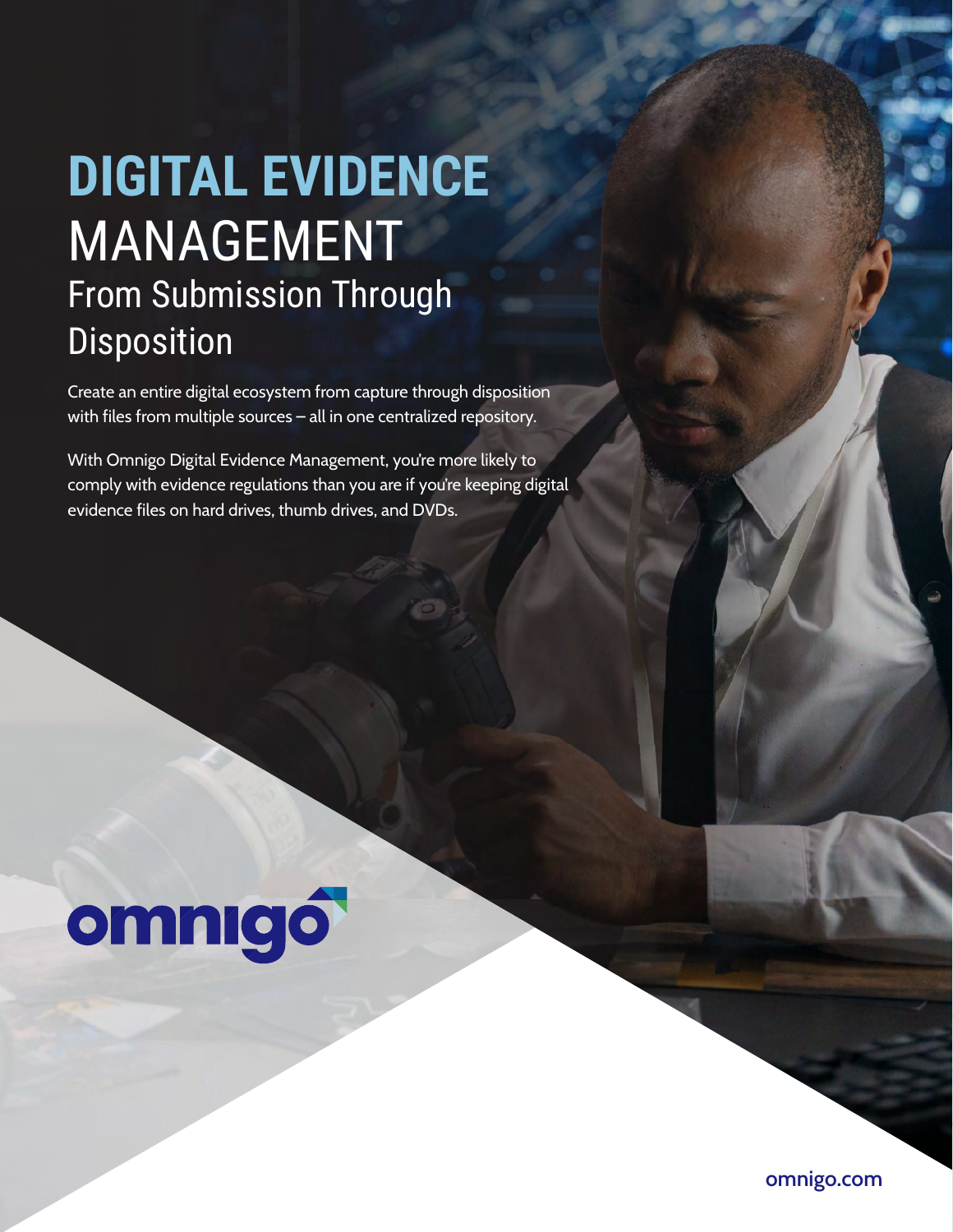### **Easily Upload Digital Evidence**

Our integrated mobile app provides an all-in-one solution to document crime scenes, dictate notes and evidence descriptions, record interviews, scan documents, and write coherent field narratives.

#### **Ensure Your Digital Evidence Is Protected**

Our CJIS-certified, AWS cloud-based server backs up evidence in several places, helping to eliminate the risk of internal errors or data breaches.

## **Create a Full Chain of Custody**

Create a full audit trail and ensure evidence is handled correctly and in the right hands with a complete chain of custody.

### **Collect and Manage All Digital Evidence in a Single Place**

Store traditional, structured records data and all multimedia together in one place, ensuring you meet regulatory standards, and data can be easily found and expunged.

# **EASILY UPLOAD DIGITAL EVIDENCE**

Our integrated mobile app provides an all-in-one integrated solution to document crime scenes, dictate notes and evidence descriptions, record interviews, and write field narratives. This evidence is automatically captured and stored in the portal for immediate access by approved parties.

- Evidence can be organized by case for quick, convenient searching
- Eliminate the need for officers to return to the station to fill out evidence-related paperwork and turn in their evidence
- Secure portal allows for evidence upload from outside the system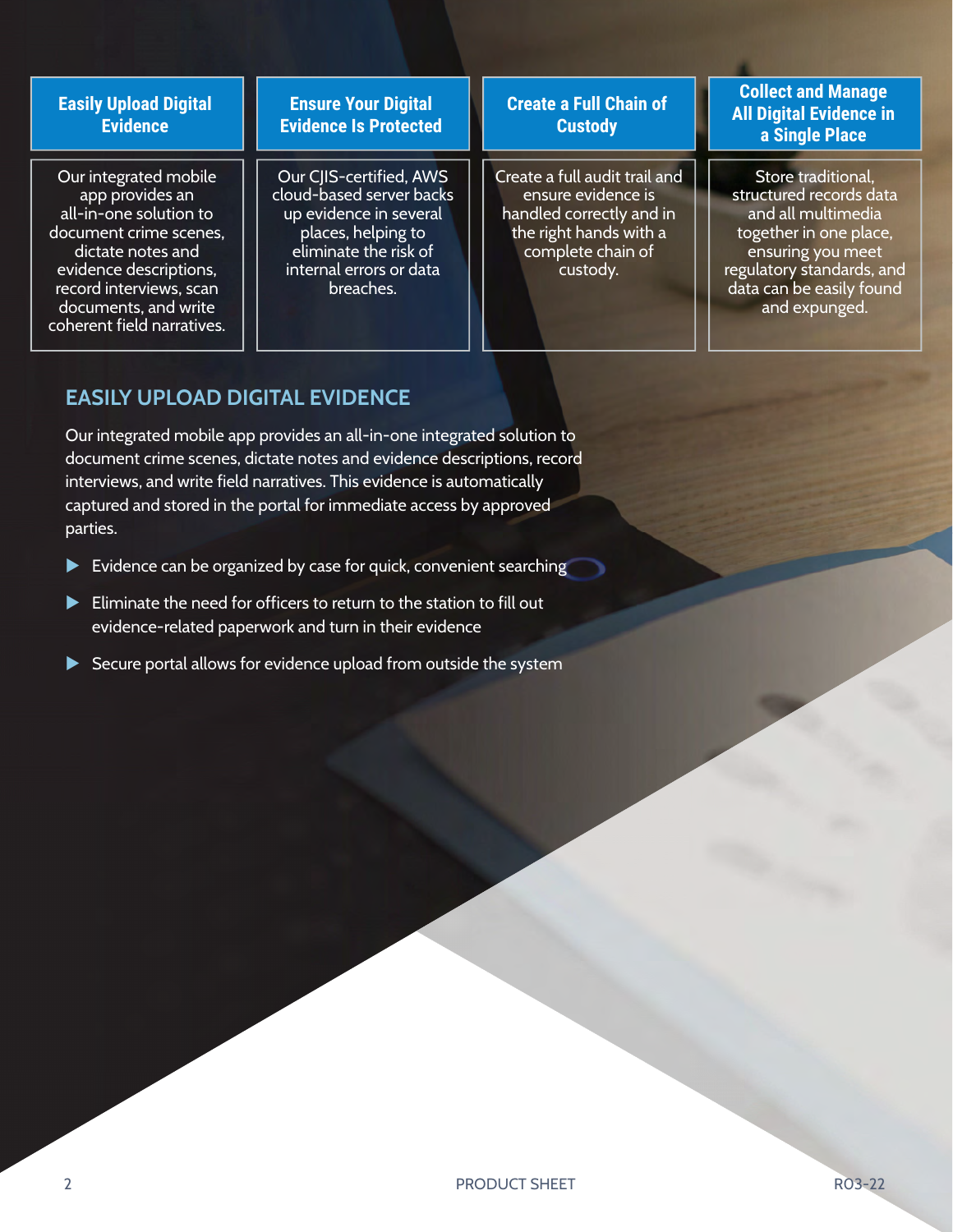# **ENSURE YOUR DIGITAL EVIDENCE IS PROTECTED**

With Digital Evidence Management, you never need to worry about data breaches or internal errors. The CJIS-certified, cloud-based server backs up evidence in several places and has security-control measures in place to ensure the right people see the right things.

#### **Know Exactly Who's Accessing Evidence**

Easily share evidentiary files with multiple constituencies in a chain of custody that automatically records who received what information and what time.

#### **Ensure Authentication of Evidence**

Easily upload and ensure full integrity of all types and sizes of digital evidence with our system that checks for originality and authenticates.

#### **Secure Evidence Access**

Search and share evidence that is password protected and stored in a secure data storage network and accessible only to authorized personnel. Monitor and record user access activity including those in the chain of custody.

# **CREATE A COMPLETE CHAIN OF CUSTODY**

Digital Evidence Management allow users to collect and manage all digital evidence in one centralized digital ecosystem, ensuring evidence in handled correctly and in the right hands with a complete chain of custody.

Users fully control the handling, possession, and custody of all evidence. Easily share digital evidence with multiple constituencies, including police officers, prosecutors, court staff, and defense attorneys – in a chain of custody, keeping record of who received what information and at what time.

**OFIN'S MG W** 

A ON ENCLOSED EVIDENCE ..

ENGINEERS & RECONSIGNERS

TO BE OPENED BY AUTHORIZED PR

TO BE OPENED BY AUTHORITAL HAS WITH A THAT HAS WE COPENED BY AUTHORITAL HAS WE

IN TO SEAL BAG, PEEL OFF RELEASE INT